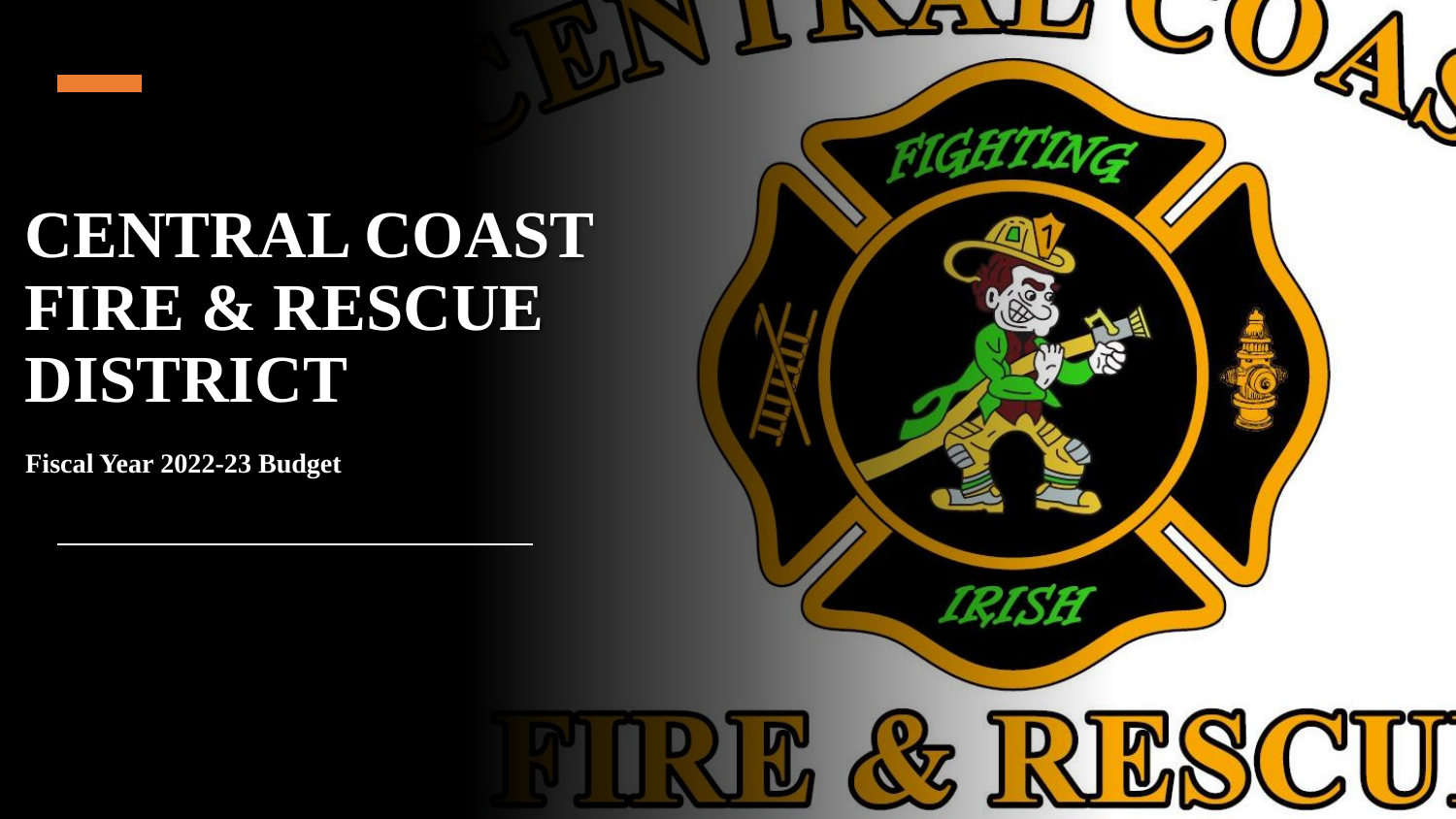

## **BUDGET TABLE OF CONTENTS**

## **Page 1 – 2022-23 Resources Page**

**Page 2 through 5 – Operational Budget**

**Page 6 – Serial Levy**

**Page 7 – Capital Reserve Funds**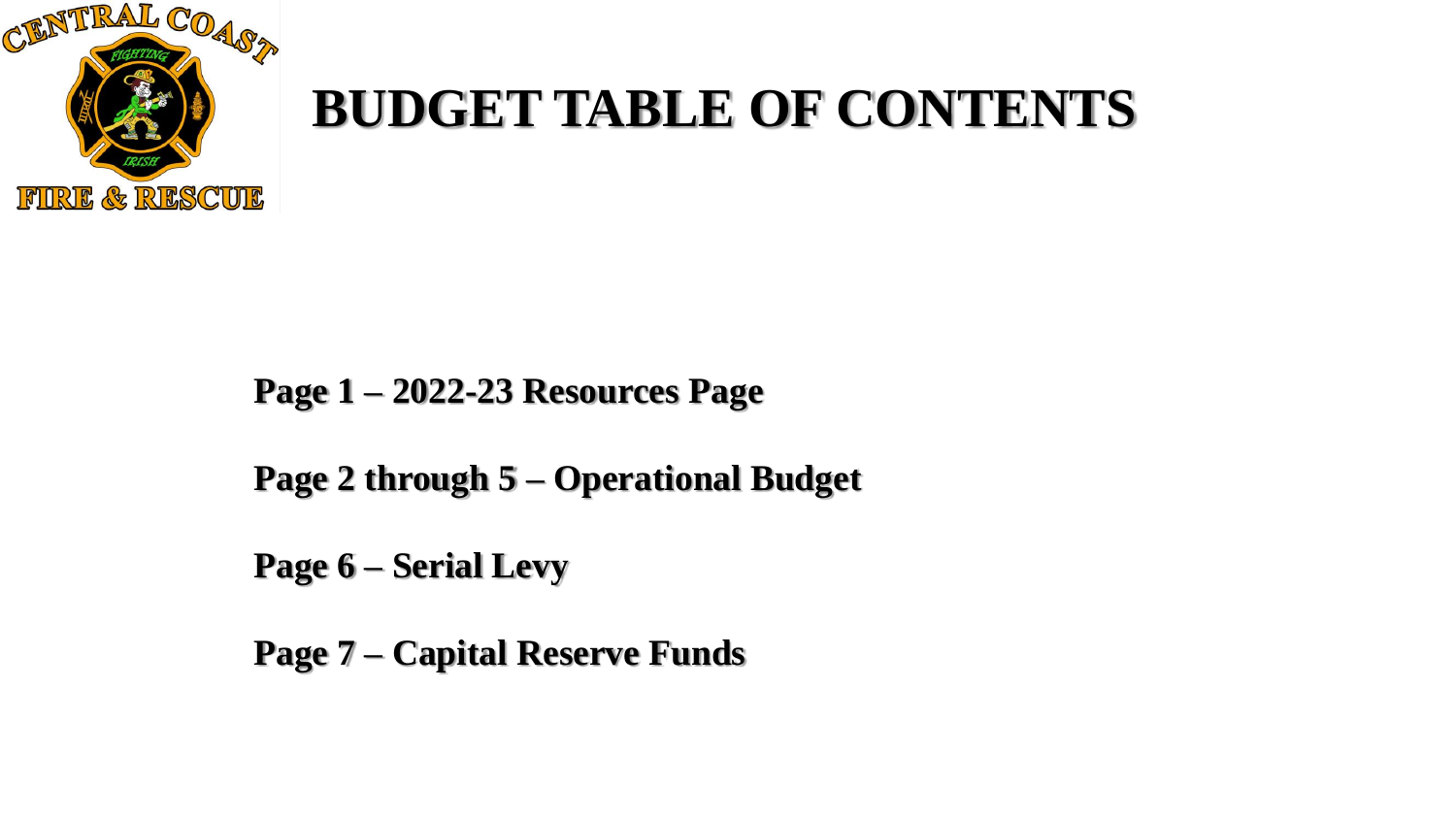| <b>General Fund</b>                                                                  |                  |                                             |                   |                     |               |                |                   |                          |               |                |                   |                |
|--------------------------------------------------------------------------------------|------------------|---------------------------------------------|-------------------|---------------------|---------------|----------------|-------------------|--------------------------|---------------|----------------|-------------------|----------------|
| <b>Budget Year</b>                                                                   | 2022-23          | Tax Year                                    |                   | <b>Current year</b> |               | FYE-2023-24    |                   | FYE-2024-25              |               | FYE-2025-26    |                   | FYE-2026-27    |
|                                                                                      |                  | <b>Permanent Rate \$.8209/1000</b>          |                   | FYE-2022-23         |               | 103.00%        |                   | 103.00%                  |               | 103.00%        |                   | 103.00%        |
| 1. Permanent Rate Tax Income                                                         | \$               | 341,788.64 District Value to Calculate Rate |                   | $433,706,710.00$ \$ |               | 446,717,911.30 | $\mathbb{S}$      | 460,119,448.64           | $\mathcal{S}$ | 473,923,032.10 |                   | 488,140,723.06 |
| 2. Operations Levy Tax Income                                                        | 536,408.77       | Value Per \$1000 Assessed                   | $\mathcal{S}$     | $433,706.71$ \$     |               | 446,717.91 \$  |                   | $460,119.45$ \$          |               | 473,923.03     | $\mathsf{S}$      | 488,140.72     |
| 3. Remaining Funds (All Funds)                                                       |                  | 671,170.57 District Value to Calculate Rate | $\mathcal{S}$     | 356,029.84          | <sup>\$</sup> | 366,710.73     | \$                |                          |               | 389,043.42     |                   | 400,714.72     |
| <b>4. Previous Levied Taxes</b>                                                      |                  | 13,000.00 District Taxes Estimated at 96%   | \$                | 341,788.64          |               | 352,042.30     |                   | 362,603.57               |               | 373,481.68     |                   | 384,686.13     |
| <b>5. Tax Anticipation Note</b>                                                      |                  |                                             |                   |                     |               |                |                   |                          |               |                |                   |                |
| 6. Lease Income (PWA)                                                                | \$               | 14,400.00 Operations Levy \$1.27/1000       |                   | FYE-2022-23         |               | FYE-2023-24    |                   | FYE-2024-25              |               | FYE-2025-26    |                   | FYE-2026-27    |
| 7. Sale of Surplus                                                                   |                  | 5,000.00 Value Per \$1000 Assessed          |                   | 439,967.82          | $\mathcal{S}$ | 453,166.85     | $\mathcal{S}$     | 466,761.86               | $\mathcal{S}$ | 480,764.72     | $\mathbb{S}$      | 495,187.66     |
| 8. EF Recovery                                                                       | \$<br>10,000.00  | District Value to Calculate Rate            |                   | \$558,759           |               | \$575,522      |                   | \$592,788                |               | \$610,571      |                   | \$628,888      |
| 9. Safer Grant (FEMA)                                                                | $\sim$           | <b>District Taxes Estimated at 96%</b>      | $\boldsymbol{\$}$ | 536,408.77          |               | 552,501.03     |                   | 569,076.06               |               | 586,148.34     |                   | 603,732.79     |
| 10. AFG Grant (FEMA)                                                                 |                  |                                             |                   |                     |               |                |                   |                          |               |                |                   |                |
| 11. Grants Other                                                                     | \$<br>2.00       | <b>Serial Levy \$.25/1000</b>               |                   | FYE-2022-23         |               | FYE-2023-24    |                   | FYE-2024-25              |               | FYE-2025-26    |                   | FYE-2026-27    |
| 12. Conflagration                                                                    | \$<br>5,000.00   | Value Per \$1000 Assessed                   | \$                | 439,967.82          | $\mathcal{S}$ |                | \$                | $\overline{\phantom{a}}$ | $\mathbb{S}$  |                | $\mathcal{S}$     |                |
|                                                                                      |                  | District Value to Calculate Rate            | \$                | 109,991.96 \$       |               |                | \$                |                          | $\mathbb{S}$  |                | \$                |                |
|                                                                                      |                  | <b>District Taxes Estimated at 96%</b>      | $\$\$             | 105,592.28          | $\mathbf{\$}$ |                | $\boldsymbol{\$}$ | ٠                        | $\mathbf{\$}$ |                | $\boldsymbol{\$}$ |                |
|                                                                                      |                  |                                             |                   |                     |               |                |                   |                          |               |                |                   |                |
|                                                                                      |                  |                                             |                   |                     |               |                |                   |                          |               |                |                   |                |
| <b>Total Resources</b>                                                               | 1,596,769.98     |                                             |                   |                     |               |                |                   |                          |               |                |                   |                |
|                                                                                      |                  |                                             |                   |                     |               |                |                   |                          |               |                |                   |                |
|                                                                                      |                  |                                             |                   |                     |               |                |                   |                          |               |                |                   |                |
| <b>Serial Levy</b>                                                                   | \$<br>105,592.28 |                                             |                   |                     |               |                |                   |                          |               |                |                   |                |
|                                                                                      |                  | <b>Total Combined Revenue</b>               | $\frac{1}{2}$     | $983,790$ \$        |               |                |                   |                          |               |                |                   | 988,419        |
|                                                                                      |                  |                                             |                   |                     |               |                |                   |                          |               |                |                   |                |
| <b>TOTAL RESOURCES</b>                                                               | \$1,702,362.26   |                                             |                   |                     |               |                |                   |                          |               |                |                   |                |
|                                                                                      |                  |                                             |                   |                     |               |                |                   |                          |               |                |                   |                |
| The Estimates above includes District value growth of 3% with a 96% collection rate. |                  |                                             |                   |                     |               |                |                   |                          |               |                |                   |                |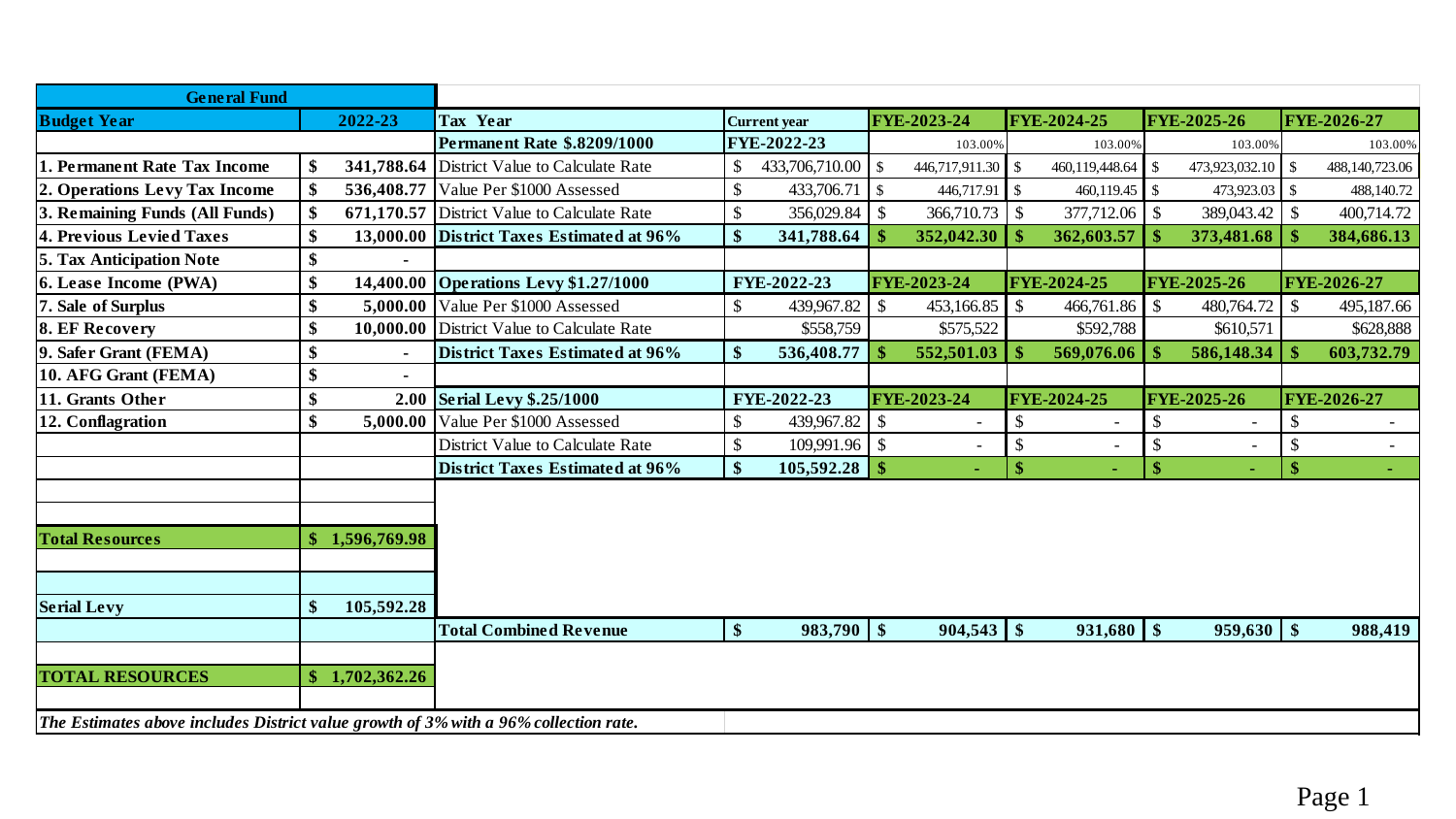|                                      | <b>OPERATING BUDGET</b>          |                                  |                           |            |               |            |  |  |  |  |
|--------------------------------------|----------------------------------|----------------------------------|---------------------------|------------|---------------|------------|--|--|--|--|
|                                      | PERSONNEL SERVICES               |                                  |                           |            |               |            |  |  |  |  |
| <b>Line Item</b>                     | <b>Description of Items</b>      | <b>Notes</b>                     |                           | 2022-23    |               | 2021-22    |  |  |  |  |
|                                      | 8186 Volunteer Incentive Program | Phone Per-Diem                   | $\boldsymbol{\mathsf{S}}$ | 3,000.00   | \$            | 5,000.00   |  |  |  |  |
|                                      | 8009 Occupational Medical Evals  |                                  | $\$\,$                    | 4,000.00   | \$            |            |  |  |  |  |
|                                      | 8029 Lab Fees                    |                                  | $\boldsymbol{\mathsf{S}}$ | 250.00     | \$            | 250.00     |  |  |  |  |
|                                      | 8025 Recruitment/Retention       | Lifeguard/Lifeflight Memberships | $\boldsymbol{\mathsf{S}}$ | 2,000.00   | \$            | 2,200.00   |  |  |  |  |
| <b>Employee Payroll</b>              |                                  |                                  |                           |            |               |            |  |  |  |  |
|                                      | 8010 Payroll District Staff      |                                  | $\mathbb{S}$              | 437,201.96 | $\mathbf{\$}$ | 336,878.41 |  |  |  |  |
| <b>Payroll Expenses and Benefits</b> |                                  |                                  |                           |            |               |            |  |  |  |  |
|                                      | 8029 Payroll Taxes               | 10%                              | $\boldsymbol{\mathsf{S}}$ | 43,720.20  | \$            | 39,037.01  |  |  |  |  |
|                                      | 8014 PERS                        | 14.87%                           | $\boldsymbol{\mathsf{S}}$ | 65,011.93  | \$            | 58,029.75  |  |  |  |  |
|                                      | 8015 Medical, Dental, Life       |                                  | $\boldsymbol{\mathsf{S}}$ | 95,040.00  | \$            | 102,000.00 |  |  |  |  |
|                                      | 8016 Workers Comp.               |                                  | $\sqrt$                   | 12,500.00  | $\mathbf{\$}$ | 13,683.00  |  |  |  |  |
|                                      | 8029 Payroll Expenses, Other     | <b>Direct Deposit Fees</b>       | $\$\,$                    | 105.00     | \$            | 102.85     |  |  |  |  |
|                                      | 8010 Overtime                    |                                  | $\boldsymbol{\mathsf{S}}$ | 25,000.00  |               | 20,000.00  |  |  |  |  |
|                                      | 8027 Deferred Comp.              |                                  | \$                        | 750.00     |               | 750.00     |  |  |  |  |
| PERSONNEL SERVICES TOTAL             |                                  |                                  | \$                        | 687,829.09 | \$            | 577,931.02 |  |  |  |  |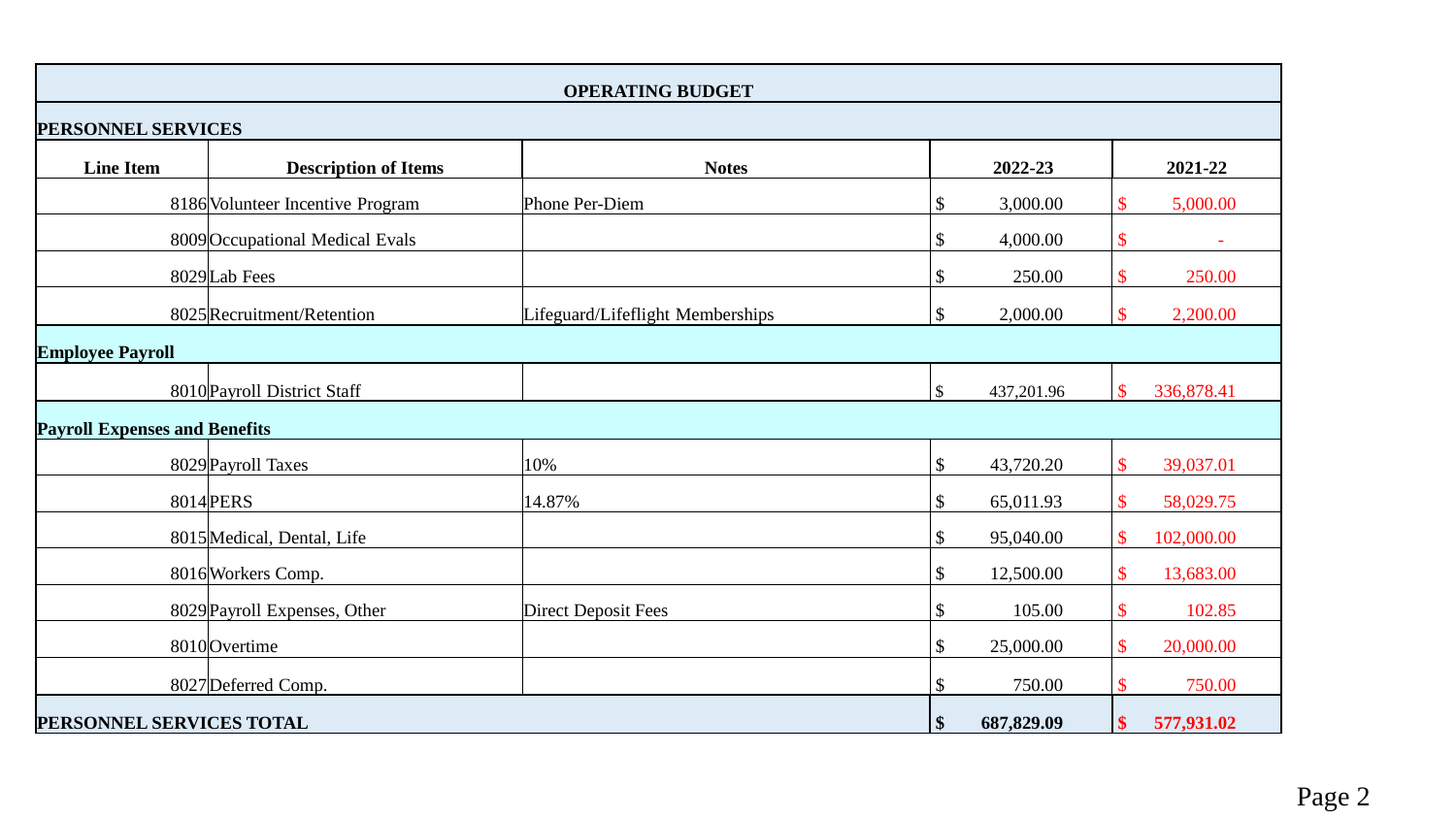| <b>OPERATIONAL COSTS</b>                    |  |                                             |  |    |           |                           |                          |
|---------------------------------------------|--|---------------------------------------------|--|----|-----------|---------------------------|--------------------------|
| <b>Equipment Operations and Maintenance</b> |  |                                             |  |    |           |                           |                          |
| 8055 Apparatus                              |  | Repairs, Maintenance                        |  | \$ | 15,000.00 | $\mathbf{\$}$             | 20,000.00                |
| 8050 Apparatus                              |  | Fuel                                        |  | \$ | 17,000.00 | $\mathbf{\$}$             | 12,000.00                |
| 9095 Rescue Boat 72                         |  | Repairs, Maintenance                        |  | \$ | 1,000.00  | $\mathbf{\$}$             | 1,500.00                 |
| 8037 PPE (Turn Outs/Versa Pro)              |  |                                             |  | \$ | 5,500.00  | $\boldsymbol{\mathsf{S}}$ | 10,000.00                |
| 8034 Medical Supplies                       |  |                                             |  | \$ | 5,000.00  | \$                        | 5,000.00                 |
| 8040 Zoll Equipment Maintenance             |  |                                             |  | \$ | 1,250.00  | \$                        | 1,230.00                 |
| 8035 Minor Equipment                        |  | <b>Tools</b>                                |  | \$ | 2,000.00  | $\boldsymbol{\mathsf{S}}$ | $\overline{\phantom{a}}$ |
| 8040 Equipment Repairs                      |  | Generators, saws, SCBA etc.                 |  | \$ | 1,500.00  | \$                        | 1,500.00                 |
| 9092 Uniforms                               |  | Uniforms, etc.                              |  | \$ | 2,000.00  | $\boldsymbol{\mathsf{S}}$ | 3,500.00                 |
| 8056 Equipment Testing                      |  | Hose, Ladder, SCBA, Haz-mat sensors         |  | \$ | 10,000.00 | $\mathbf{\$}$             | 10,000.00                |
| 9056 CERT Equipment                         |  |                                             |  | \$ | 1,500.00  | $\mathbf{\$}$             | 3,000.00                 |
| 8178 Vector Solutions                       |  | Check It, Crew Sense                        |  | \$ | 2,000.00  | $\mathbf{\hat{S}}$        | 1,900.00                 |
| <b>Training</b>                             |  |                                             |  |    |           |                           |                          |
| 8180 Training                               |  | Out of District Classes, Training Materials |  | \$ | 2,000.00  | \$                        | 8,000.00                 |
| 8180 Licensing and Certification            |  | <b>DPSST Finger Prints, EMR Renewals</b>    |  | \$ | 240.00    | \$                        | 600.00                   |
| 8180 Education                              |  | <b>EMT</b> Scholarships (1)                 |  | \$ | 1,500.00  | $\mathbf{\$}$             | 3,000.00                 |
| 8179 Target Solutions Training              |  | <b>Annual Subscription</b>                  |  | \$ | 1,700.00  |                           | 660.00                   |
| <b>Operations Costs Total</b>               |  |                                             |  | \$ | 69,190.00 | $\boldsymbol{\$}$         | 81,890.00                |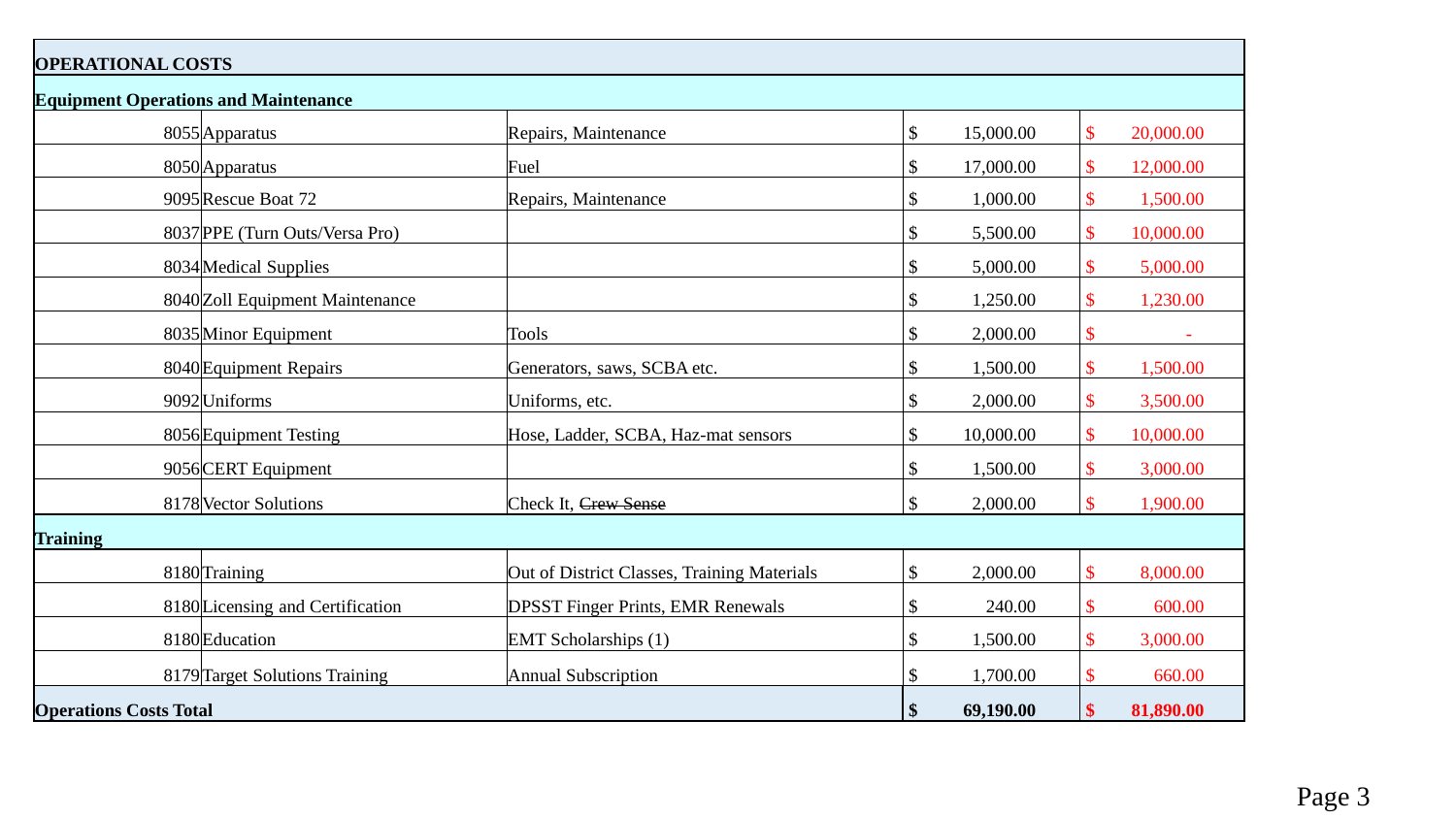|                                  | <b>MATERIALS AND SERVICES</b>                 |                                        |              |            |                 |
|----------------------------------|-----------------------------------------------|----------------------------------------|--------------|------------|-----------------|
|                                  | 8186 Association Contribution                 |                                        |              | 2,400.00   | 6,000.00        |
|                                  | 8186 District Banquet                         |                                        |              | 2,500.00   | 3,000.00        |
|                                  | <b>Accounting and Legal Expenses</b>          |                                        |              |            |                 |
|                                  | 8200 Accounting                               |                                        |              | 16,000.00  | 15,600.00       |
|                                  | 8210 Audit                                    |                                        |              | 8,500.00   | 8,400.00        |
|                                  | 8270 Oregon Ethics Commision                  |                                        |              | 500.00     | 439.09          |
|                                  | 8032 Legal Costs                              |                                        |              | 8,000.00   | 8,000.00        |
| <b>Office and Administration</b> |                                               |                                        |              |            |                 |
|                                  | 8179 Subscriptions                            | Microsoft, Website, Amazon, Adobe, Gym |              | 4,200.00   | 3,825.00        |
|                                  | 8023 Bank Fees                                |                                        |              | 700.00     | 650.00          |
|                                  | 8031 Office Supplies                          | Paper, Pens, Furniture                 |              | 8,000.00   | 6,000.00        |
|                                  | 8272 Copier Agreement                         |                                        |              | 2,250.00   | 2,160.00        |
|                                  | 8187 Membership Dues                          | Rope Team, OFSOA, IAFC, SDAO           |              | 3,200.00   | 4,500.00        |
| <b>Buidling Utilities</b>        |                                               |                                        |              |            |                 |
|                                  | 8236 Phones and Internet (Pioneer)            | Pioneer                                |              | 4,500.00   | 2,400.00        |
|                                  | 8235 Dispatch Applications                    | Active 911, Cad Dump                   |              | 330.00     | 4,000.00        |
|                                  | 8236 Star Link (Tidewater)                    | Internet                               |              | 1,400.00   |                 |
|                                  | 8240 Wireless Services                        | AT&T Cell and MDT's                    |              | 1,900.00   | 3,600.00        |
|                                  | 8238 Utilities                                | Power, Water, Gas                      | \$.          | 18,000.00  | 15,000.00       |
|                                  | <b>Building and Grounds Maintenance/Lease</b> |                                        |              |            |                 |
|                                  | 8239 SLR Lease Payment                        |                                        |              | 2,500.00   | 2,500.00        |
|                                  | 8045 Station Maintenance                      |                                        |              | 40,000.00  | 2,000.00        |
|                                  | 8045 Port Moorage                             | <b>Boat Slip</b>                       |              | 1,200.00   |                 |
|                                  |                                               |                                        |              |            |                 |
|                                  | 8045 Grounds Maintenance all Stations         |                                        |              | 4,500.00   |                 |
|                                  | <b>Dispatch and Communications</b>            |                                        |              |            |                 |
|                                  | 8235 WVCC Fee                                 | Dispatch Agreement Annual Fee          |              | 22,000.00  | 20,535.00       |
|                                  | 9300 County Radio Agreement                   | Simulcast County Wide Maint.           |              | 4,400.00   | 4,165.44        |
| <b>Public Education</b>          |                                               |                                        |              |            |                 |
|                                  | 8172 Public Education                         | Materials                              | $\mathbb{S}$ | 1,300.00   | 5.000.00<br>\$. |
| <b>Insurance</b>                 |                                               |                                        |              |            |                 |
|                                  | 8190 General Liability, Property, Auto        | District Insurance Policy              | \$           | 14,800.00  | 15,600.00       |
|                                  | 8190 WHA Insurance                            | Accident/Health Policy 3/yr            |              | 2,824.00   |                 |
|                                  | 8190 WHA Insurance                            | 24 HR AD&D Policy 3/yr                 |              | 416.00     |                 |
|                                  | <b>MATERIALS AND SERVICES TOTAL</b>           |                                        |              | 164,880.00 | 130,874.53      |
|                                  |                                               |                                        |              |            |                 |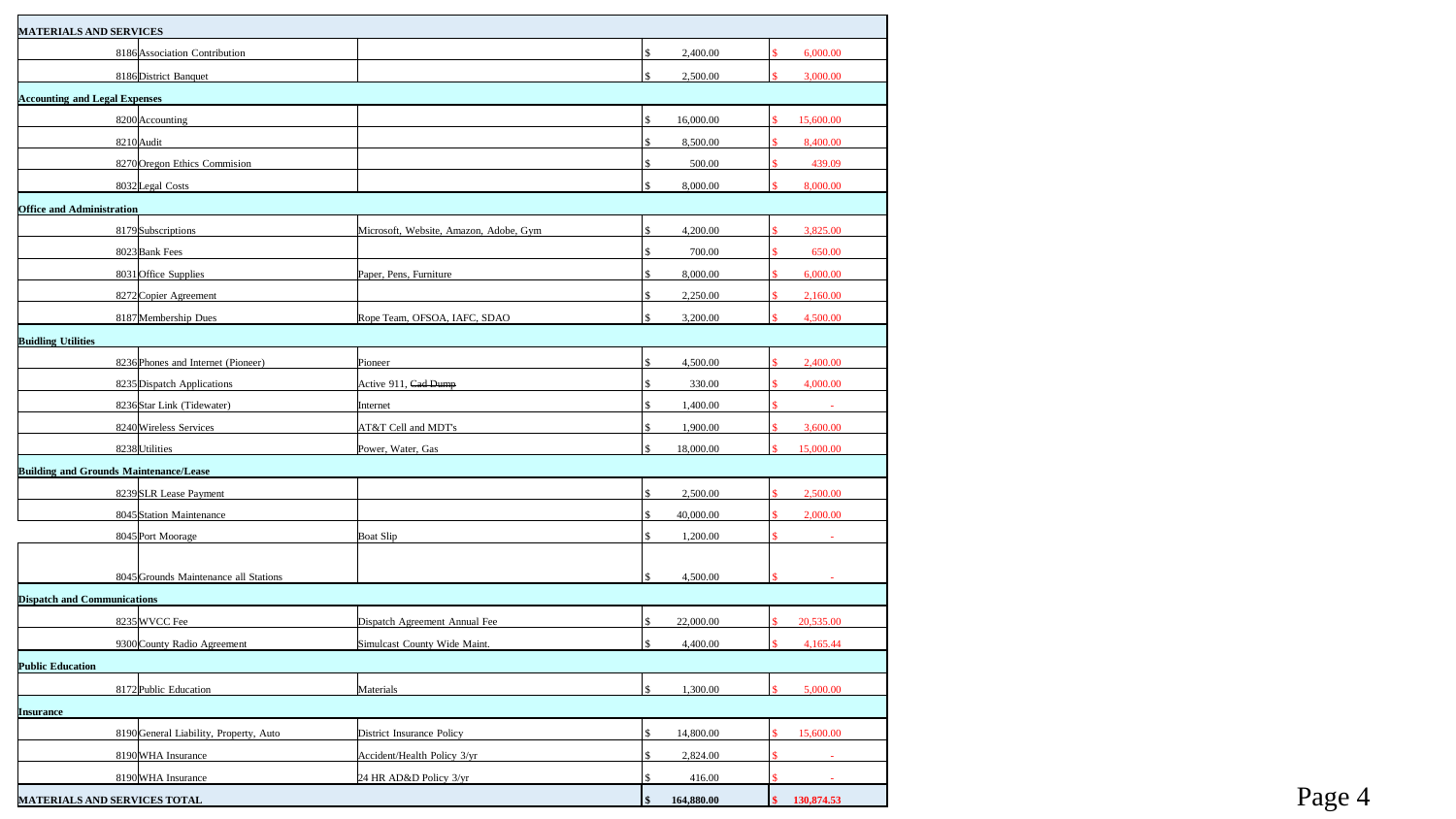| Total Projected Income General Fund             | $\vert 1, 596, 769.98 \vert$ |
|-------------------------------------------------|------------------------------|
|                                                 |                              |
| Projected Funding 2022/2023                     | 925,599.41                   |
| Total Ending Fund Balance from 2021/2022 Budget | 671,170.57                   |

| Total Projected Income General Fund                                |                   | \$1,596,769.98 |
|--------------------------------------------------------------------|-------------------|----------------|
| Total (Personnel Services, Operations, and Materials and Services) |                   | 921,899.09     |
| <b>Unappropriated Ending Fund Balance</b>                          |                   | 674,870.89     |
|                                                                    |                   |                |
| Capital Funding for Building                                       | \$                | 125,000.00     |
| Capital Funding for Equipment                                      | \$                | 100,000.00     |
| <b>Funding Reserved for Contingencies</b>                          | \$                | 20,000.00      |
| <b>Total of Capital Funding with Contingencies</b>                 | $\boldsymbol{\$}$ | 245,000.00     |
| Funding Necessary for Jul-Nov 2022 Carry Over                      |                   | 325,000.00     |
| <b>Total Unapproriated Ending Fund Balance</b>                     |                   | 104,870.89     |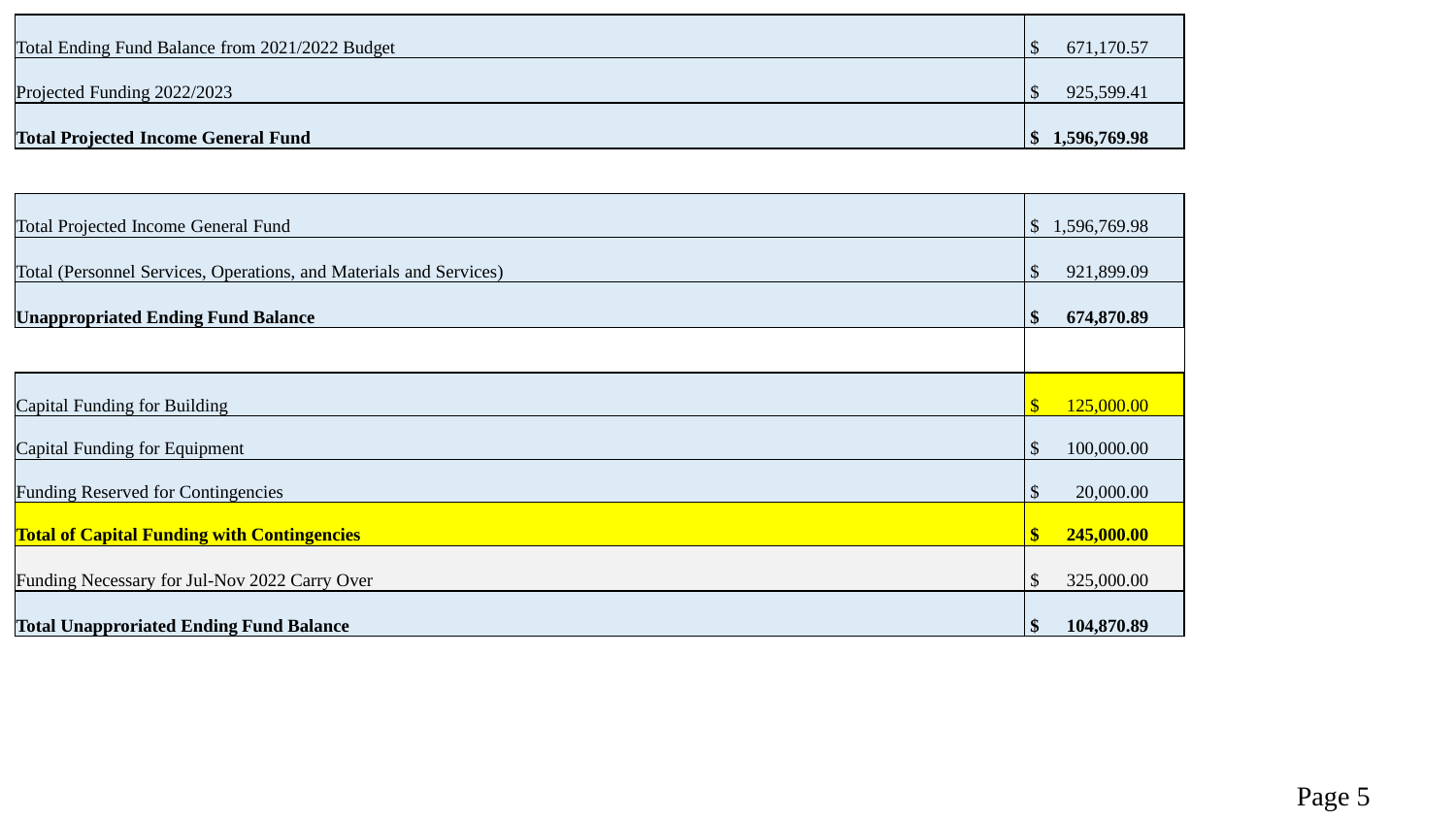| <b>SERIAL LEVY \$0.25/1000</b> |                                             |  |                                       | Total Ending Fund Balance from 2020/2021 Budget     | $\mathcal{S}$     |                         |
|--------------------------------|---------------------------------------------|--|---------------------------------------|-----------------------------------------------------|-------------------|-------------------------|
|                                |                                             |  |                                       | Projected Funding 2021/2022                         |                   | \$105,592.28            |
|                                |                                             |  |                                       | <b>Total Projected Income Serial Levy</b>           |                   | \$105,592.28            |
| <b>Line Item</b>               | <b>Description of Items</b>                 |  | Cost                                  |                                                     |                   |                         |
|                                | <b>Equipment Operations and Maintenance</b> |  |                                       | <b>Total Projected Income General Fund</b><br>Total | $\mathbb S$<br>\$ | 105,592.28<br>98,090.00 |
|                                | Vehicle Diagnostic Software                 |  | \$<br>12,000.00                       | <b>Unappropriated Ending Fund Balance</b>           | \$                | 7,502.28                |
|                                | Radio Programming Laptop                    |  | $\sqrt$<br>1,000.00                   |                                                     |                   |                         |
|                                | Oceanid Rapid Deployment Craft              |  | $\boldsymbol{\mathsf{S}}$<br>4,990.00 | <b>Total Unapproriated Ending Fund Balance</b>      | \$                | 7,502.28                |
|                                | <b>Engine Continuity Project</b>            |  | $\mathcal{S}$<br>12,000.00            |                                                     |                   |                         |
|                                | Technical Rescue                            |  | $\boldsymbol{\mathsf{S}}$<br>4,500.00 |                                                     |                   |                         |
|                                | Fire Hose                                   |  | $\boldsymbol{\mathsf{S}}$<br>5,000.00 |                                                     |                   |                         |
|                                | Vehicle Upgrades                            |  | $\mathcal{S}$<br>3,300.00             |                                                     |                   |                         |
|                                | Station Air System 72                       |  | $\boldsymbol{\mathsf{S}}$<br>3,200.00 |                                                     |                   |                         |
|                                | Station Phone Paging                        |  | $\frac{1}{2}$<br>200.00               |                                                     |                   |                         |
|                                | Tires for Brush 72                          |  | $\frac{1}{2}$<br>2,800.00             |                                                     |                   |                         |
|                                | Meeting Streaming (HB2560)                  |  | $\sqrt{3}$<br>2,500.00                |                                                     |                   |                         |
|                                | Station Security/Personnel ID               |  | $\frac{1}{2}$<br>10,500.00            |                                                     |                   |                         |
|                                | <b>Vehicle Striping Packages</b>            |  | $\boldsymbol{\mathsf{S}}$<br>6,000.00 |                                                     |                   |                         |
|                                | <b>Emergency Fuel Depot</b>                 |  | $\mathcal{S}$<br>15,000.00            |                                                     |                   |                         |
|                                | Responder PPE Field Jackets                 |  | $\boldsymbol{\mathsf{S}}$<br>3,300.00 |                                                     |                   |                         |
|                                | Workout Equipment                           |  | $\boldsymbol{\mathsf{S}}$<br>3,100.00 |                                                     |                   |                         |
|                                | Firefighter PPE Lockers                     |  | $\mathcal{S}$<br>3,500.00             |                                                     |                   |                         |
|                                | BH PPV Fan Engine 75                        |  | \$<br>5,200.00                        |                                                     |                   |                         |
|                                | <b>Equipment Operations and Maintenance</b> |  | 98,090.00<br>$\mathbf{\$}$            |                                                     | Page 6            |                         |

| Total Ending Fund Balance from 2020/2021 Budget |                  |
|-------------------------------------------------|------------------|
| Projected Funding 2021/2022                     | 105,592.28       |
| <b>Total Projected Income Serial Levy</b>       | \$<br>105,592.28 |
|                                                 |                  |
| <b>Total Projected Income General Fund</b>      | 105,592.28       |
| Total                                           | \$<br>98,090.00  |
| <b>Unappropriated Ending Fund Balance</b>       | \$<br>7,502.28   |